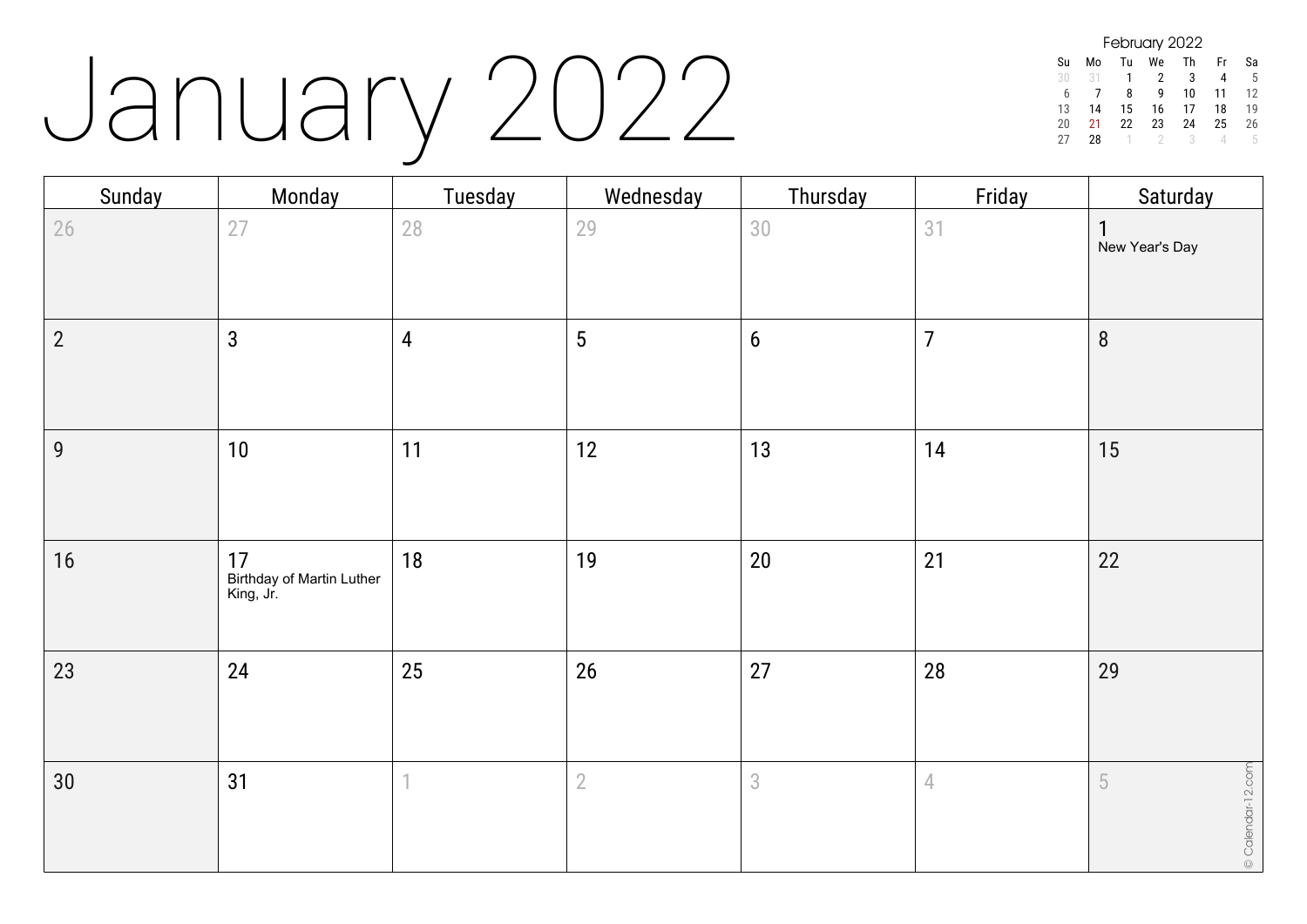## February 2022

| <b>March 2022</b> |    |    |    |    |    |    |  |  |
|-------------------|----|----|----|----|----|----|--|--|
| Su                | Mo | Tu | We | Th | Fr | Sa |  |  |
| 27                | 28 | 1  | 2  | 3  |    | 5  |  |  |
| 6                 |    | 8  | q  | 10 | 11 | 12 |  |  |
| 13                | 14 | 15 | 16 | 17 | 18 | 19 |  |  |
| 20                | 21 | 22 | 23 | 24 | 25 | 26 |  |  |
| 27                | 28 | 29 | 30 | 31 |    |    |  |  |

| Sunday         | Monday                                                | Tuesday | Wednesday      | Thursday       | Friday         | Saturday               |
|----------------|-------------------------------------------------------|---------|----------------|----------------|----------------|------------------------|
| 30             | 31                                                    | 1       | $\overline{2}$ | $\mathbf{3}$   | $\overline{4}$ | 5                      |
| $6\phantom{1}$ | $\overline{7}$                                        | $\bf 8$ | $\overline{9}$ | $10$           | 11             | 12                     |
| 13             | 14                                                    | 15      | 16             | 17             | 18             | 19                     |
| $20\,$         | 21<br>L<br>Washington's Birthday<br>(Presidents' Day) | 22      | 23             | 24             | 25             | 26                     |
| 27             | 28                                                    | 1       | $\overline{2}$ | $\mathfrak{S}$ | $\sqrt{ }$     | 5<br>© Calendar-12.com |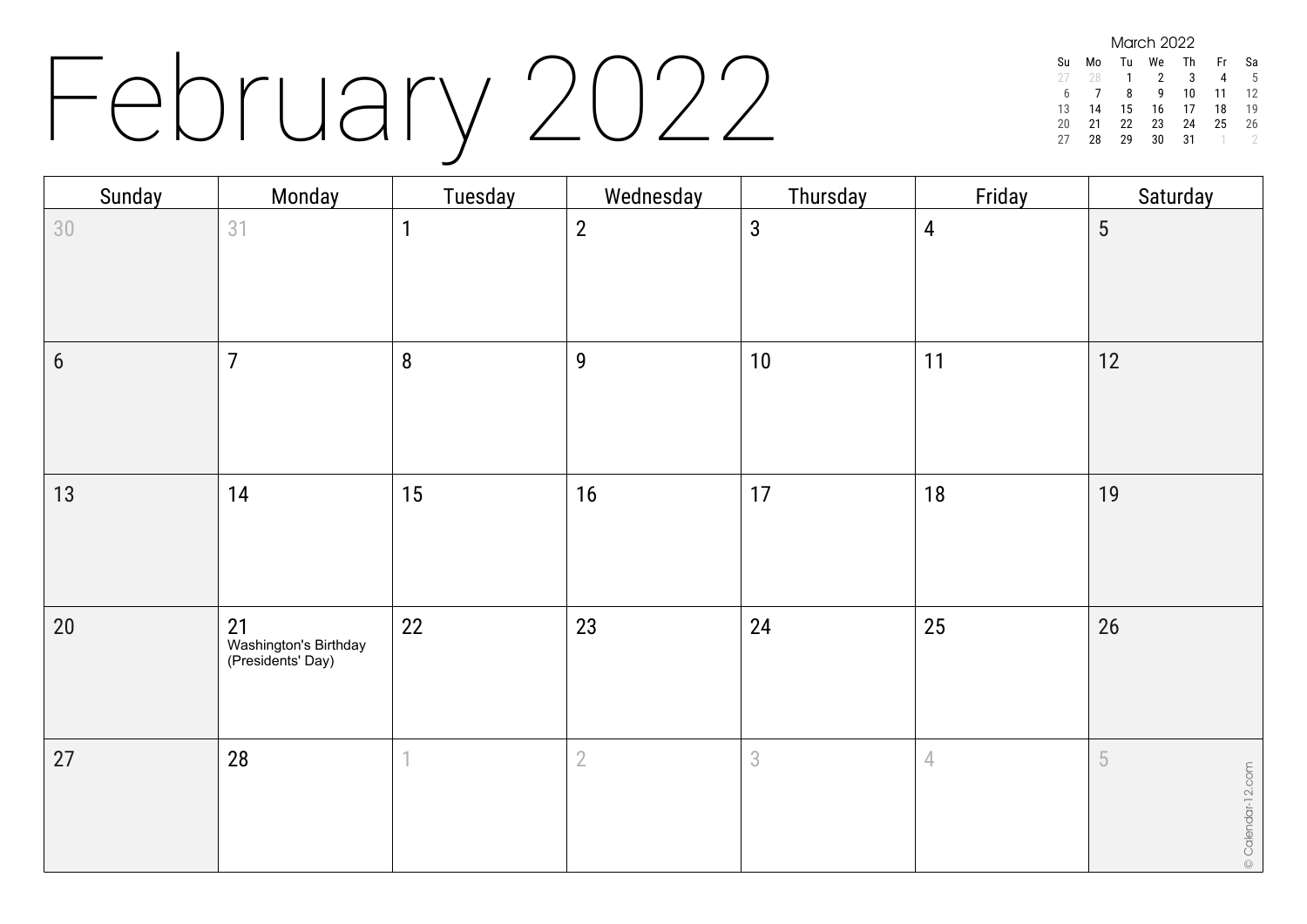#### March 2022

| April 2022 |    |    |    |    |    |    |  |  |
|------------|----|----|----|----|----|----|--|--|
| Su         | Mo | Tu | We | Th | Fr | Sa |  |  |
|            | 28 | 79 | 30 | 31 | 1  | 2  |  |  |
| 3          | 4  | 5  | 6  |    | 8  | g  |  |  |
| 10         | 11 | 12 | 13 | 14 | 15 | 16 |  |  |
| 17         | 18 | 19 | 20 | 21 | 22 | 23 |  |  |
| 24         | 25 | 26 | 27 | 28 | 29 | 30 |  |  |

| Sunday           | Monday         | Tuesday      | Wednesday      | Thursday     | Friday         | Saturday                            |
|------------------|----------------|--------------|----------------|--------------|----------------|-------------------------------------|
| 27               | 28             | $\mathbf{1}$ | $\overline{2}$ | $\mathbf{3}$ | $\overline{4}$ | $5\phantom{.0}$                     |
| $\boldsymbol{6}$ | $\overline{7}$ | $\bf 8$      | $\overline{9}$ | $10\,$       | 11             | 12                                  |
| $13$             | 14             | 15           | 16             | 17           | 18             | 19                                  |
| $20\,$           | 21             | 22           | 23             | 24           | 25             | 26                                  |
| 27               | 28             | 29           | $30\,$         | 31           | 1              | $\overline{2}$<br>© Calendar-12.com |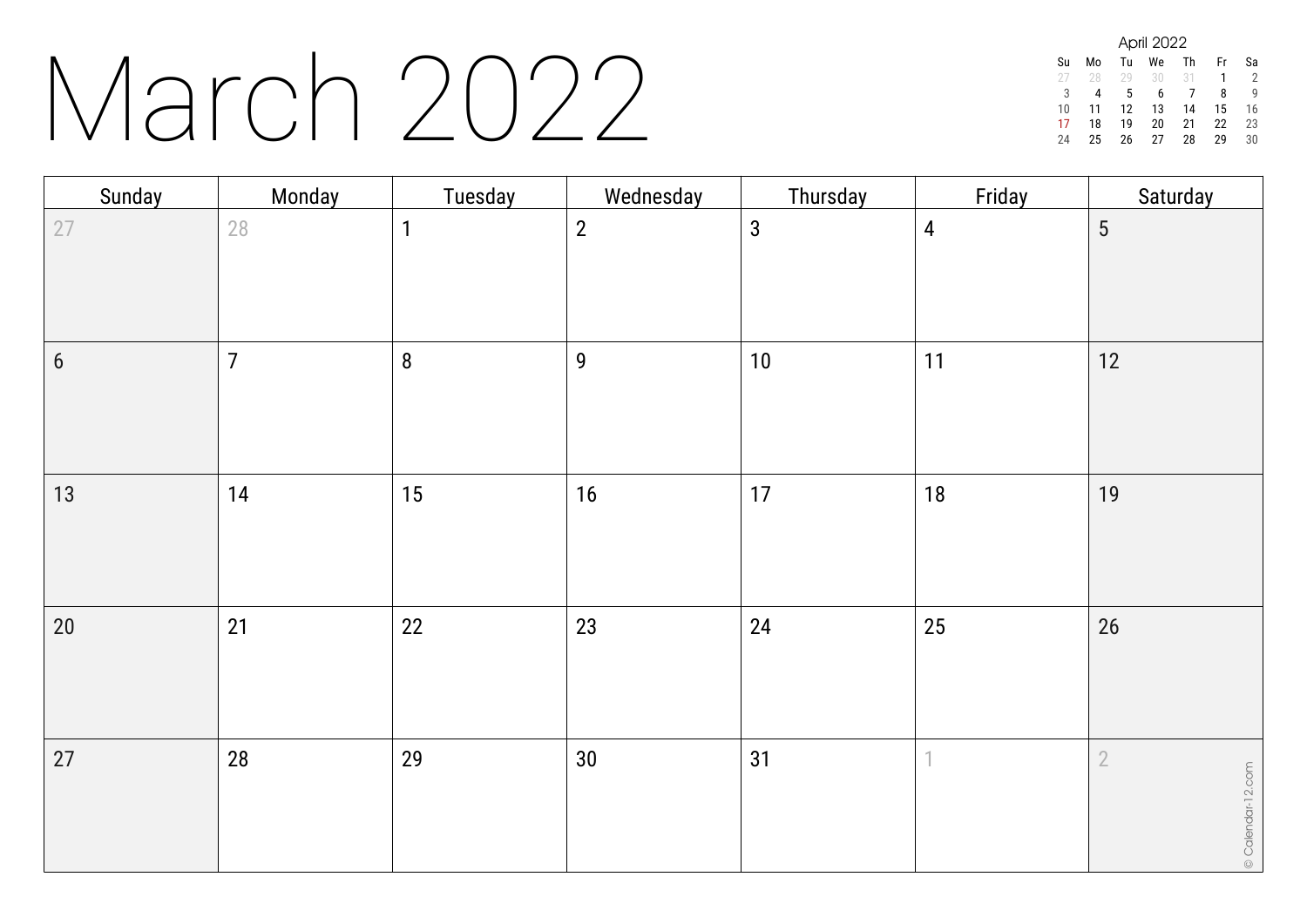### April 2022

| May 2022 |    |    |    |    |    |    |  |
|----------|----|----|----|----|----|----|--|
| Su       | Mo | Tu | We | Th | Fr | Sa |  |
|          |    | 3  |    | 5  | 6  |    |  |
| 8        | q  | 10 | 11 | 12 | 13 | 14 |  |
| 15       | 16 | 17 | 18 | 19 | 20 | 21 |  |
| 22       | 23 | 24 | 25 | 26 | 27 | 28 |  |
| ንባ       | 30 | 31 |    |    | २  |    |  |

| Sunday         | Monday         | Tuesday         | Wednesday      | Thursday       | Friday       | Saturday                |
|----------------|----------------|-----------------|----------------|----------------|--------------|-------------------------|
| 27             | $28\,$         | 29              | 30             | 31             | $\mathbf{1}$ | $\overline{2}$          |
| $\mathfrak{S}$ | $\overline{4}$ | $5\phantom{.0}$ | $6\phantom{a}$ | $\overline{7}$ | $\bf 8$      | $\overline{9}$          |
| $10\,$         | 11             | 12              | 13             | $14$           | 15           | 16                      |
| 17<br>Easter   | $18$           | 19              | $20\,$         | 21             | 22           | 23                      |
| 24             | 25             | 26              | 27             | 28             | 29           | 30<br>© Calendar-12.com |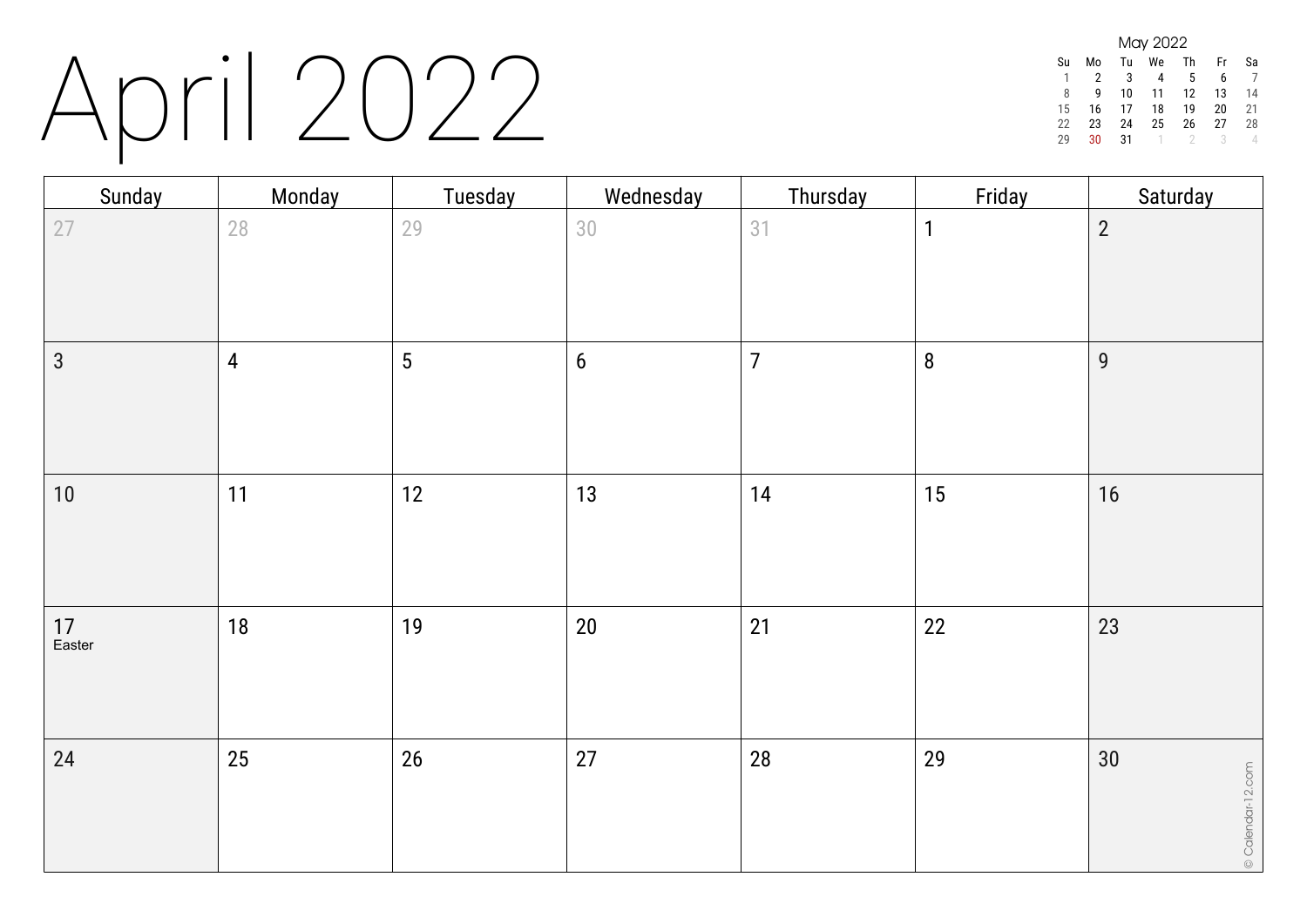### May 2022

| June 2022 |    |    |    |    |    |    |  |
|-----------|----|----|----|----|----|----|--|
| Su        | Mo | Tu | We | Тh | Fr | Sa |  |
| 29        | 30 | 31 | 1  | 2  | 3  |    |  |
| 5         | 6  |    | 8  | q  | 10 | 11 |  |
| 12        | 13 | 14 | 15 | 16 | 17 | 18 |  |
| 19        | 20 | 21 | 22 | 23 | 24 | 25 |  |
| 26        | 27 | 28 | 29 | 30 |    |    |  |

| Sunday      | Monday             | Tuesday      | Wednesday      | Thursday       | Friday         | Saturday                        |
|-------------|--------------------|--------------|----------------|----------------|----------------|---------------------------------|
| $\mathbf 1$ | $\overline{2}$     | $\mathbf{3}$ | $\overline{4}$ | 5              | $6\phantom{a}$ | $\overline{7}$                  |
| $\, 8$      | $\overline{9}$     | $10$         | 11             | 12             | 13             | 14                              |
| 15          | $16$               | 17           | 18             | 19             | $20\,$         | 21                              |
| 22          | 23                 | 24           | 25             | $26\,$         | 27             | 28                              |
| 29          | 30<br>Memorial Day | 31           | 1              | $\overline{2}$ | $\sqrt{3}$     | $\sqrt{ }$<br>© Calendar-12.com |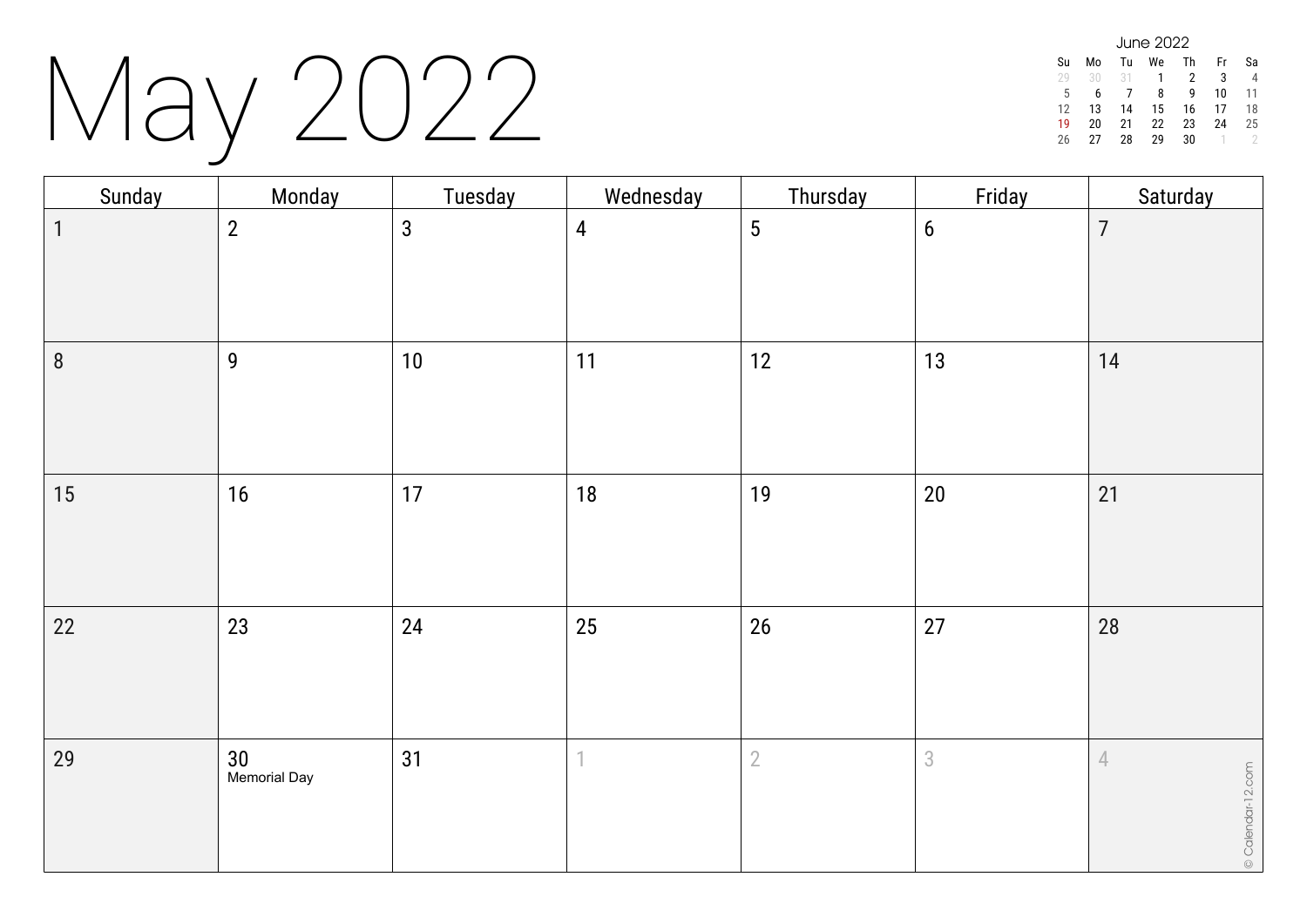#### June 2022

| <b>July 2022</b> |    |    |    |    |    |    |  |  |
|------------------|----|----|----|----|----|----|--|--|
| Su               | Mo | Tu | We | Th | Fr | Sa |  |  |
| 26               | 27 | 28 | 29 | 30 | 1  | 2  |  |  |
| 3                | 4  | 5  | 6  | 7  | 8  | g  |  |  |
| 10               | 11 | 12 | 13 | 14 | 15 | 16 |  |  |
| 17               | 18 | 19 | 20 | 21 | 22 | 23 |  |  |
| 24               | 25 | 26 | 27 | 28 | 29 | 30 |  |  |
| 31               |    |    | 3  | Δ  | h  |    |  |  |

| Sunday           | Monday         | Tuesday        | Wednesday    | Thursday         | Friday                   | Saturday                        |
|------------------|----------------|----------------|--------------|------------------|--------------------------|---------------------------------|
| 29               | $30\,$         | 31             | $\mathbf{1}$ | $\overline{2}$   | $\mathfrak{Z}$           | $\overline{4}$                  |
| 5                | $6\phantom{a}$ | $\overline{7}$ | $\bf 8$      | $\boldsymbol{9}$ | $10\,$                   | 11                              |
| 12               | 13             | 14             | 15           | 16               | 17                       | 18                              |
| 19<br>Juneteenth | $20\,$         | 21             | 22           | 23               | 24                       | 25                              |
| $26\,$           | 27             | 28             | 29           | $30\,$           | $\overline{\phantom{a}}$ | $\sqrt{2}$<br>© Calendar-12.com |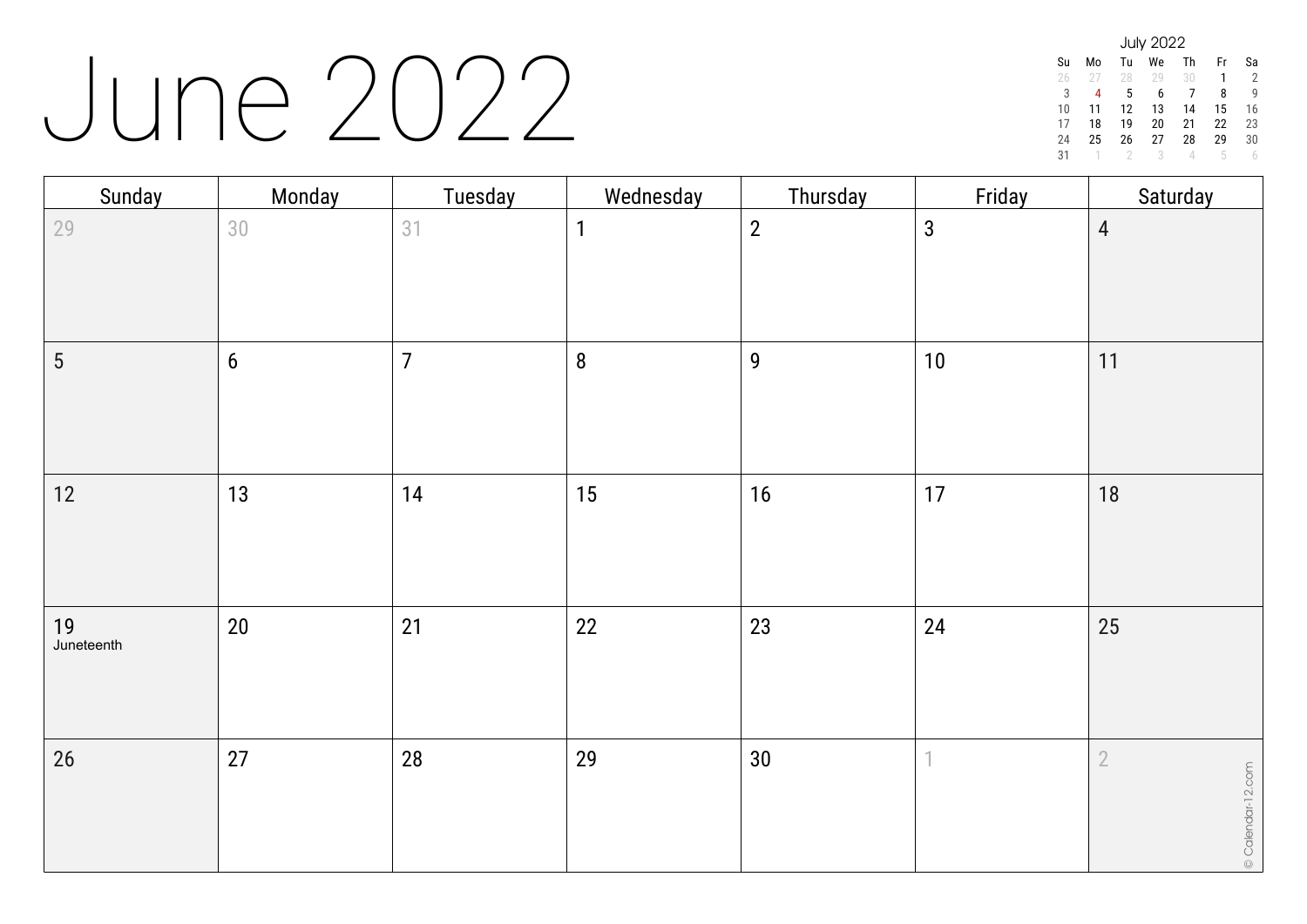## July 2022

| August 2022 |    |    |    |    |    |    |  |  |
|-------------|----|----|----|----|----|----|--|--|
| Su          | Mo | Tu | We | Th | Fr | Sa |  |  |
| 31          |    | 2  | 3  | 4  | 5  | 6  |  |  |
|             | 8  | q  | 10 | 11 | 12 | 13 |  |  |
| 14          | 15 | 16 | 17 | 18 | 19 | 20 |  |  |
| 21          | 22 | 23 | 24 | 25 | 26 | 27 |  |  |
| 28          | 29 | 30 | 31 |    |    |    |  |  |

| Sunday         | Monday                | Tuesday    | Wednesday      | Thursday             | Friday       | Saturday               |
|----------------|-----------------------|------------|----------------|----------------------|--------------|------------------------|
| 26             | 27                    | 28         | 29             | 30                   | $\mathbf{1}$ | $\overline{2}$         |
| $\mathfrak{S}$ | 4<br>Independence Day | 5          | $6\phantom{a}$ | $\overline{7}$       | $\bf 8$      | $\overline{9}$         |
| 10             | 11                    | 12         | 13             | 14                   | 15           | 16                     |
| 17             | 18                    | 19         | $20\,$         | 21                   | 22           | 23                     |
| 24             | 25                    | 26         | 27             | 28                   | 29           | 30                     |
| 31             | $\overline{1}$        | $\sqrt{2}$ | 3              | $\sqrt{\phantom{a}}$ | $\sqrt{5}$   | © Calendar-12.com<br>6 |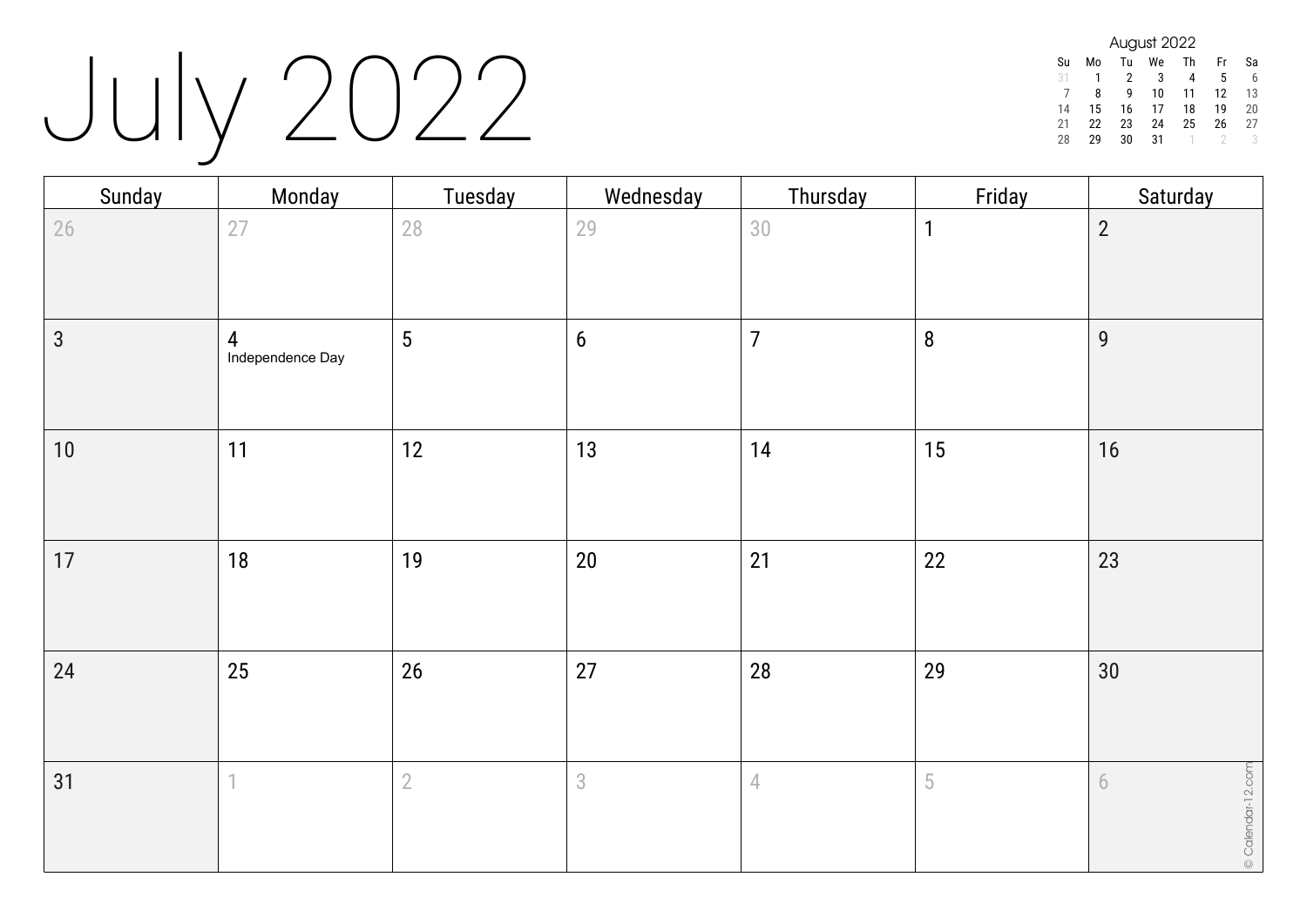# August 2022

| September 2022 |    |    |    |    |    |    |  |  |
|----------------|----|----|----|----|----|----|--|--|
| Su             | Mo | Tu | We | Th | Fr | Sa |  |  |
| 28             | 20 | 30 | 31 |    | 2  | 3  |  |  |
| Δ              | 5  | 6  |    | 8  | q  | 10 |  |  |
| 11             | 12 | 13 | 14 | 15 | 16 | 17 |  |  |
| 18             | 19 | 20 | 21 | 22 | 23 | 24 |  |  |
| 25             | 26 | 27 | 28 | 29 | 30 |    |  |  |

| Sunday         | Monday           | Tuesday        | Wednesday    | Thursday       | Friday         | Saturday                            |
|----------------|------------------|----------------|--------------|----------------|----------------|-------------------------------------|
| 31             | $\mathbf{1}$     | $\overline{2}$ | $\mathbf{3}$ | $\overline{4}$ | $\overline{5}$ | $6\phantom{a}$                      |
| $\overline{7}$ | $\boldsymbol{8}$ | $\mathbf{9}$   | $10$         | 11             | 12             | $13$                                |
| $14$           | 15               | 16             | 17           | 18             | 19             | $20\,$                              |
| 21             | 22               | 23             | 24           | 25             | $26\,$         | 27                                  |
| 28             | 29               | $30\,$         | 31           | 1              | $\overline{2}$ | $\overline{3}$<br>© Calendar-12.com |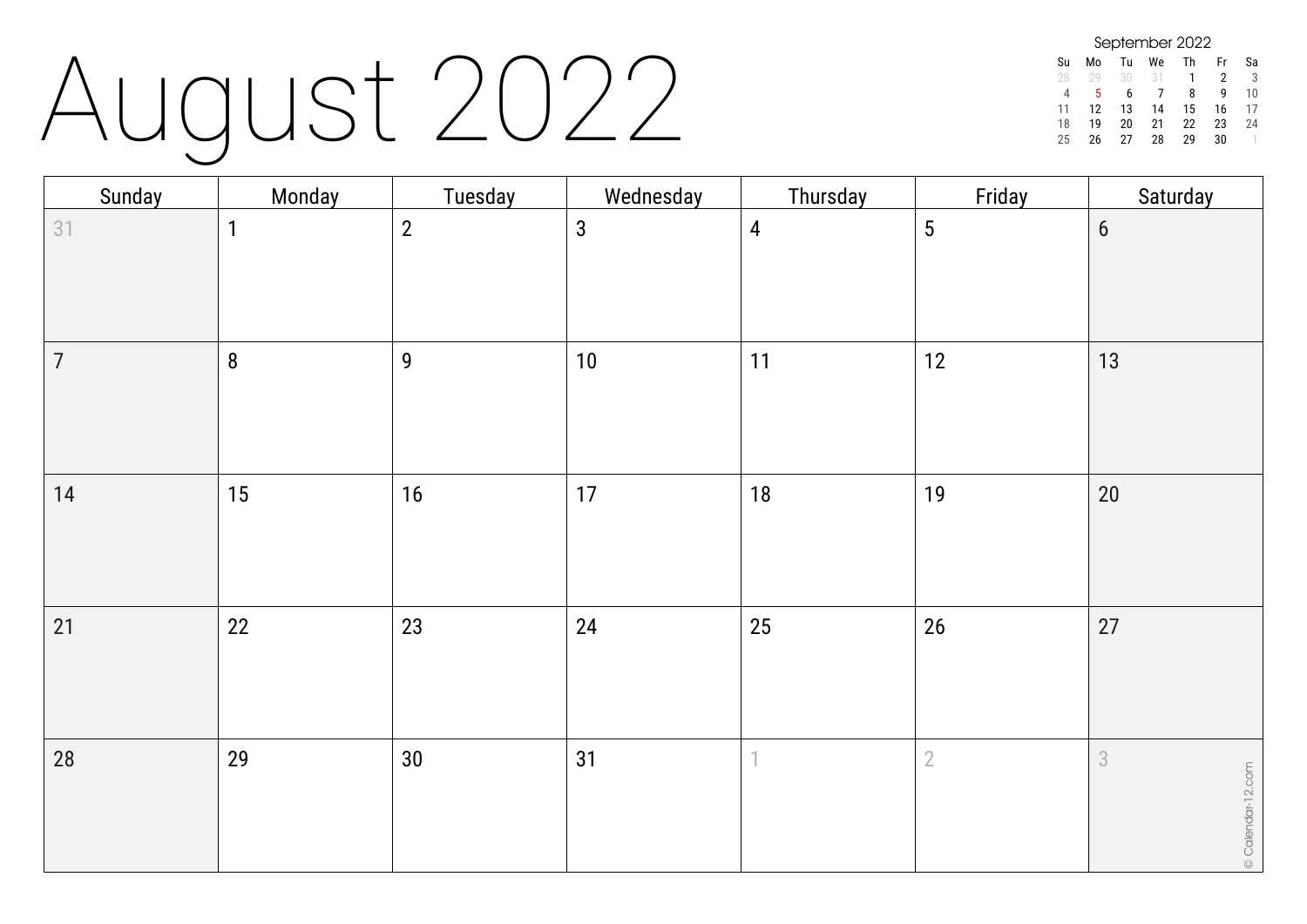### September 2022

October 2022 Su Mo Tu We Th Fr Sa 25 26 27 28 29 30 1 2 3 4 5 6 7 8<br>9 10 11 12 13 14 15 9 10 11 12 13 14 15 16 17 18 19 20 21 22  $\begin{array}{cccc} 23 & 24 & 25 & 26 & 27 \\ 30 & 31 & 1 & 2 & 3 \end{array}$ 30 31 1 2 3 4 5

| Sunday         | Monday         | Tuesday          | Wednesday      | Thursday     | Friday           | Saturday                                |
|----------------|----------------|------------------|----------------|--------------|------------------|-----------------------------------------|
| $28\,$         | 29             | 30               | 31             | $\mathbf{1}$ | $\sqrt{2}$       | $\mathbf{3}$                            |
| $\overline{4}$ | 5<br>Labor Day | $\boldsymbol{6}$ | $\overline{7}$ | $\bf 8$      | $\boldsymbol{9}$ | $10\,$                                  |
| 11             | 12             | 13               | 14             | 15           | $16$             | 17                                      |
| $18$           | 19             | $20\,$           | 21             | 22           | 23               | 24                                      |
| 25             | $26\,$         | 27               | 28             | 29           | $30\,$           | $\mathbb{1}$<br>$\circ$ Calendar-12.com |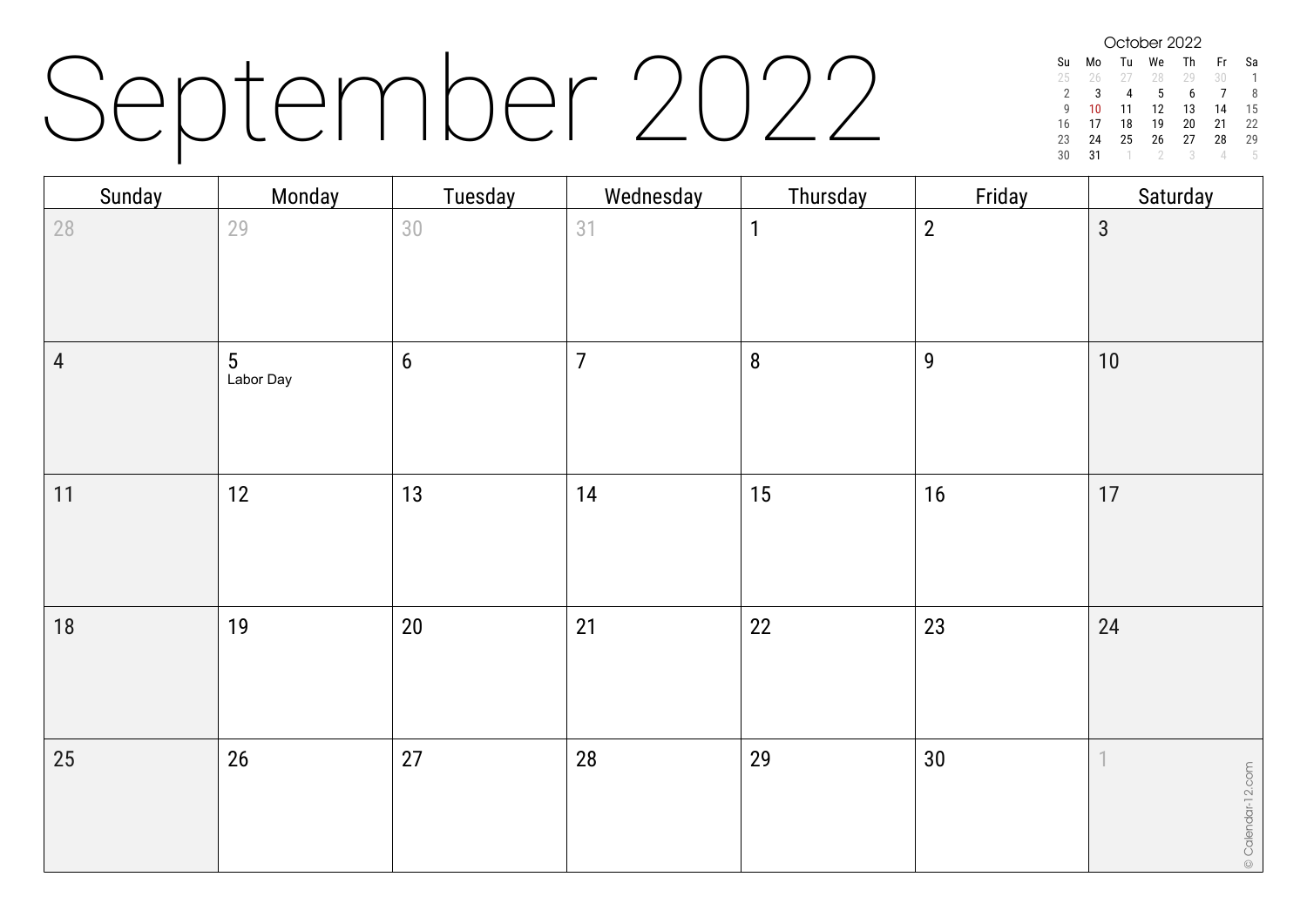#### October 2022

| November 2022 |    |    |    |    |    |    |  |  |
|---------------|----|----|----|----|----|----|--|--|
| Su            | M٥ | Tu | We | Th | Fr | Sa |  |  |
| 30            | 31 | 1  | 2  | 3  |    | 5  |  |  |
| 6             |    | 8  | q  | 10 | 11 | 12 |  |  |
| 13            | 14 | 15 | 16 | 17 | 18 | 19 |  |  |
| 20            | 21 | 22 | 23 | 24 | 25 | 26 |  |  |
| 27            | 28 | 29 | 30 |    |    |    |  |  |

| Sunday         | Monday               | Tuesday        | Wednesday       | Thursday   | Friday         | Saturday                                  |
|----------------|----------------------|----------------|-----------------|------------|----------------|-------------------------------------------|
| 25             | $26\,$               | 27             | 28              | 29         | 30             | $\mathbf{1}$                              |
| $\overline{2}$ | $\mathbf{3}$         | $\overline{4}$ | $5\phantom{.0}$ | $6\,$      | $\overline{7}$ | $\, 8$                                    |
| 9              | $10$<br>Columbus Day | 11             | 12              | 13         | 14             | 15                                        |
| $16$           | 17                   | 18             | 19              | $20\,$     | 21             | 22                                        |
| 23             | 24                   | 25             | 26              | 27         | 28             | 29                                        |
| 30             | 31                   | 1              | $\overline{2}$  | $\sqrt{3}$ | $\sqrt{ }$     | $\circ$ Calendar-12.com<br>$\overline{5}$ |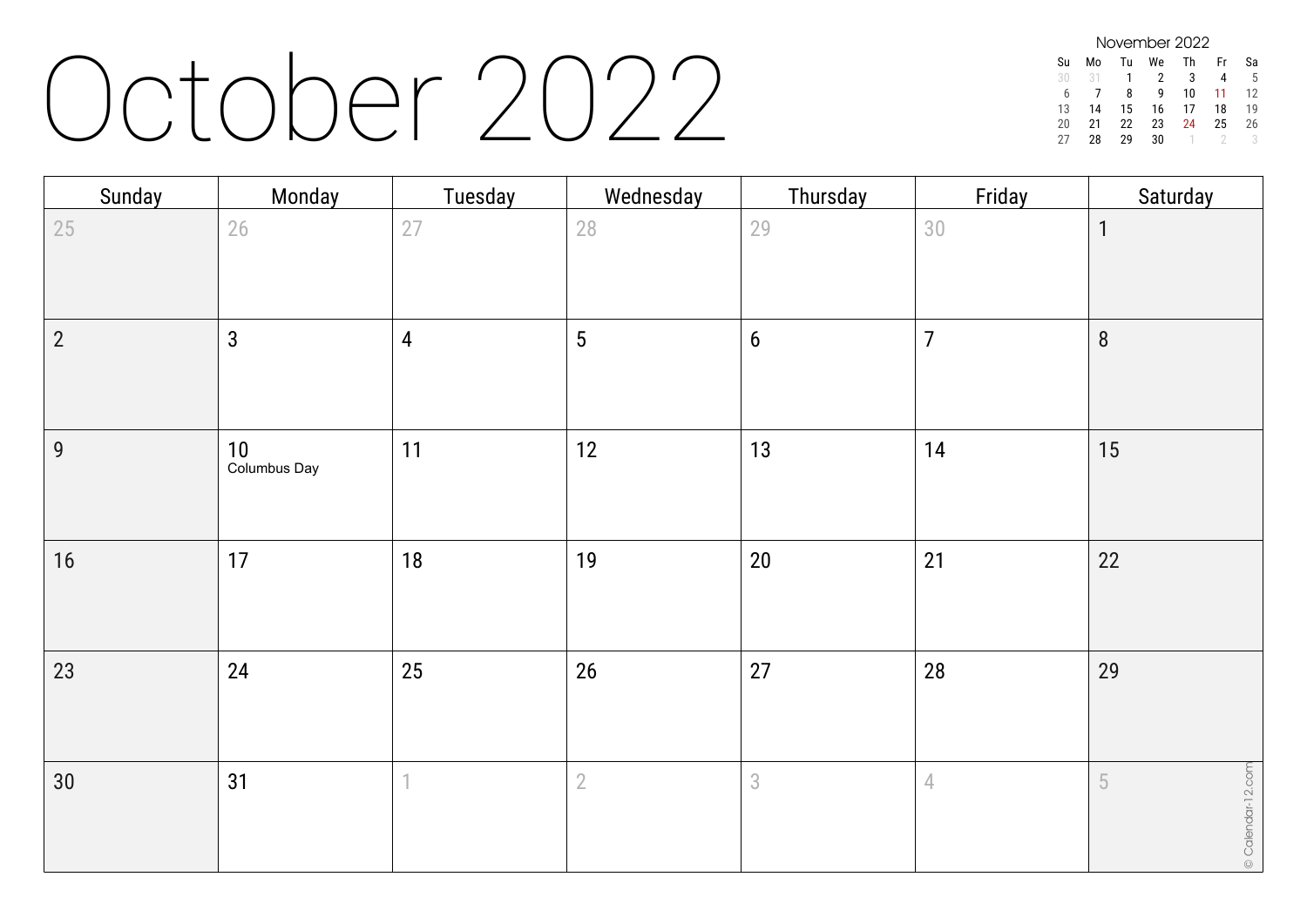### November 2022

December 2022 Su Mo Tu We Th Fr Sa 28 29 30 1 2 3 4 5 6 7 8 9 10 11 12 13 14 15 16 17 18 19 20 21 22 23 24 26 27 28 29

| Sunday | Monday         | Tuesday      | Wednesday      | Thursday                 | Friday             | Saturday               |
|--------|----------------|--------------|----------------|--------------------------|--------------------|------------------------|
| 30     | 31             | $\mathbf{1}$ | $\overline{2}$ | $\mathbf{3}$             | $\overline{4}$     | $\overline{5}$         |
| $6\,$  | $\overline{7}$ | $\bf 8$      | $\overline{9}$ | 10                       | 11<br>Veterans Day | 12                     |
| 13     | 14             | 15           | 16             | 17                       | 18                 | 19                     |
| $20\,$ | 21             | 22           | 23             | 24<br>Thanksgiving Day   | 25                 | 26                     |
| 27     | 28             | 29           | $30\,$         | $\overline{\phantom{a}}$ | $\overline{2}$     | 3<br>© Calendar-12.com |